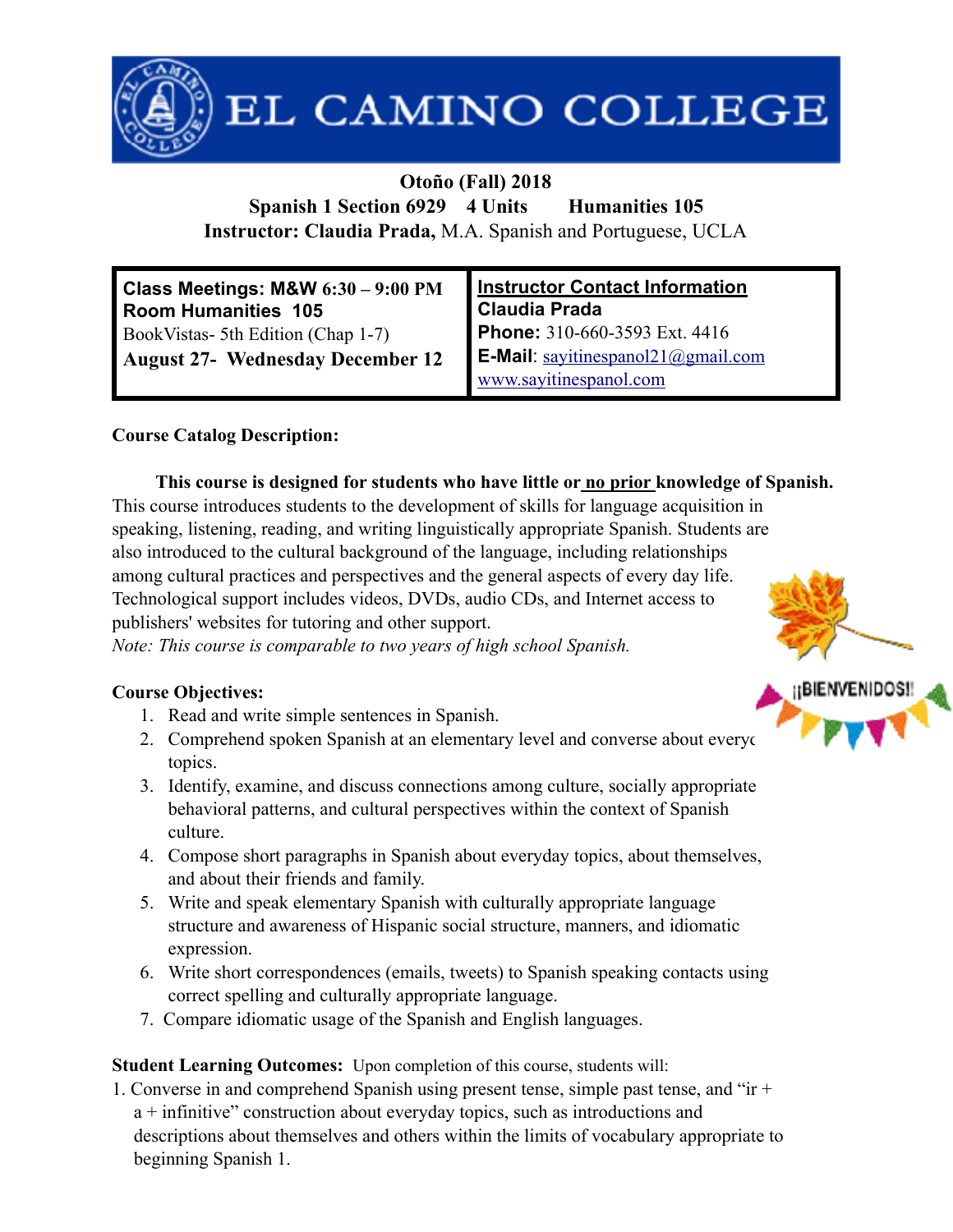- 2. Read and comprehend short paragraphs in Spanish on topics such as places in the city, daily routines, fields of study, pastimes, vacations, and likes and dislikes.
- 3. Write a 5 to 10 sentence paragraph in Spanish about themselves and everyday topics such as leisurely activities and academic life using the present tense, simple past tense, and " $\mathbf{i}$ r + a + infinitive" construction.
- 4. Demonstrate basic awareness of Hispanic culture, such as values, customs, surname system, meals, etc.

**Required Text**: Vistas, 5th Edition. Introducción a la lengua española José A. Blanco, Philip Redwine Donley.



El libro es obligatorio. **YOU NEED:** Book Loose-Leaf Edition Vol. 1 (Lessons 1-6) - May not have as cover) and Supersite Plus Code (12-month access) Consult your Vista Learning code to get into their website.

**How to buy this book:** DO NOT BUY this book somewhere else, you would pay more. Buy at the ECC bookstore only!

**Homework:** Do All work in your book and online. VISTA online lab manual (REQUIRED). Very short activities! Homework is 70 points of your grade!

**Vista Online: <https://www.vhlcentral.com>** go there to enroll in this class, once you get the book you will get a code and directions.

**Supplemental Materials:** Test Reviews and handouts. **All handouts and exam reviews MUST BE COMPLETED FOR GRADE. Any missing assignments will lower your points, and drop your final grade.** 

**To get your reviews go to:** [www.sayitinespanol.com](http://www.sayitinespanol.com) **and click on the Spanish 1 tab or check your Etudes account.**

#### **Course Preparation:**

Expect to study two to three hours to prepare for each class. Extensive memorization, practice and understanding is required. You will get assignments every week from Vista. Please do the homework on line. Follow your schedule of assignments.

*Listen to any required audio, youtube grammatical explanations, take the vocabulary and mini quizzes on the Vista Site, memorize vocabulary and have read the grammar and culture segments of the book before class!* 

Students who do not READ or do the work ahead will be lost, as I have to go very fast to cover the material. Homework has to be done daily in order to practice and understand covered material as well as the handouts. Most of the handouts are designed by me to ensure your understanding and learning. They are also designed to guide you and get you familiar with the tests.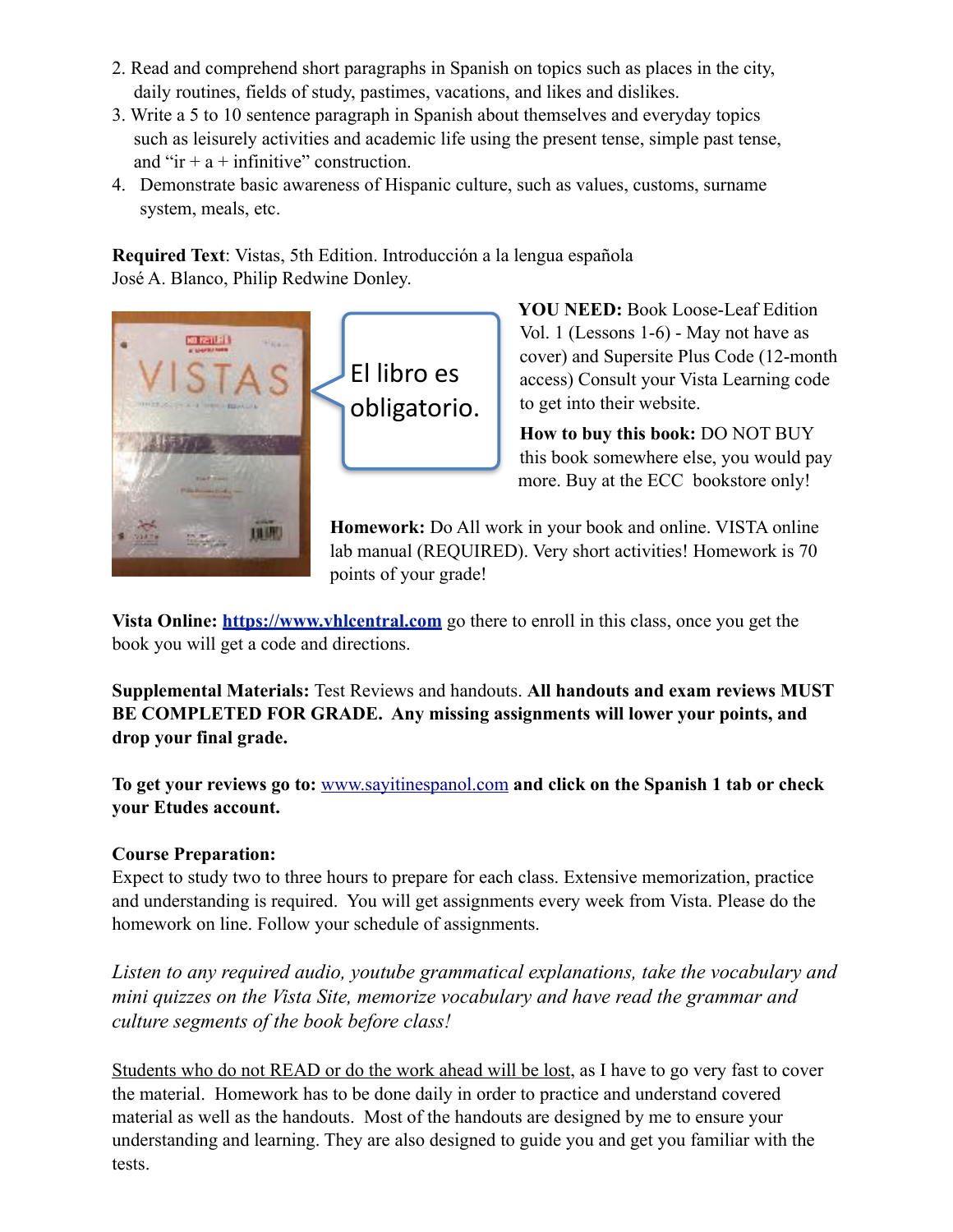**It is your responsibility to read the grammar part of the textbook and learn the vocabulary before each class,** this will benefit you and ease the learning process, while failing to do so will only make it more difficult to keep up with the work.

#### **Grading:**

All students enrolled MUST complete all required work. If you do not turn in all your homework, compositions, assignments, test reviews and other work you will loose points. **Getting an A in all the tests does not guarantee you will get an A in the class! You need to do all the required work.**

#### **GRADE SCALE**



| <b>ASSIGNMENTS</b>                             | <b>POINTS</b> |                         |                      | 11 12 IP   |
|------------------------------------------------|---------------|-------------------------|----------------------|------------|
| 6 Quizzes (50 points each)                     | 300           | <b>NO MAKE UP TESTS</b> |                      |            |
| One Composition (Reflexive Verbs)              | 20            |                         |                      |            |
| Anuncio Personal (Short essay)                 | 20            |                         |                      |            |
| Midterm Essay # 1                              | 20            |                         |                      |            |
| Oral Presentation (Voki, Shadow Puppet, other) | 20            |                         |                      |            |
| <b>Student Participation</b>                   | 100           | <b>Points</b>           |                      | Grade<br>A |
| <b>Six Test Reviews</b>                        | 120           |                         | 750 - 640<br>639-540 |            |
| Vista Lab work & Homework                      | 70            |                         |                      | В          |
| Audio & Reading Comprehension Tests            | 20            | $539 - 420$             |                      | C          |
| Past Tense Essay                               | 10            | $419 - 320$             |                      | D          |
| Final Exam (Chapters 1-7)                      | 50            |                         |                      |            |
| <b>TOTAL POINTS</b>                            | 750           |                         |                      |            |

The final course grade will be based on a percentage system of points accumulated during the semester:

#### **TESTS**

The tests are given during the second hour of class, please turn in your test reviews before taking the test. Many of the questions come from the test reviews and the interviews. You have to download the test reviews from [www.sayitinespanol.com](http://www.sayitinespanol.com) **a**nd click on the Spanish 1 tab. Answers to the reviews will be posted before the test. Please compare your answers, we do not have time to go over class. Other mini quizzes will be assigned.

TO BE ANNOUNCED: There may be a possibility of giving some of the tests or quizzes using CANVAS. If you have issues signing up please contact Gema Perez at [gperez@elcamino.edu](mailto:gperez@elcamino.edu). In addition, please refer to the ECC distance Education Online Student Handbook as it is revised every semester. <http://www.elcamino.edu/library/distance-ed/>

**AUDIO** and **READING COMPREHENSION:** There will be two graded audio & reading comprehension assignments. Please bring several scantrons form #882-E and pencils, and a nice eraser. El Camino College does not provide any school supplies.

**PLEASE LISTEN TO THE AUDIO AND VIDEOS FROM YOUR VISTA PROGRAM!**  Doing this will help your ear to listen to another voice than mine.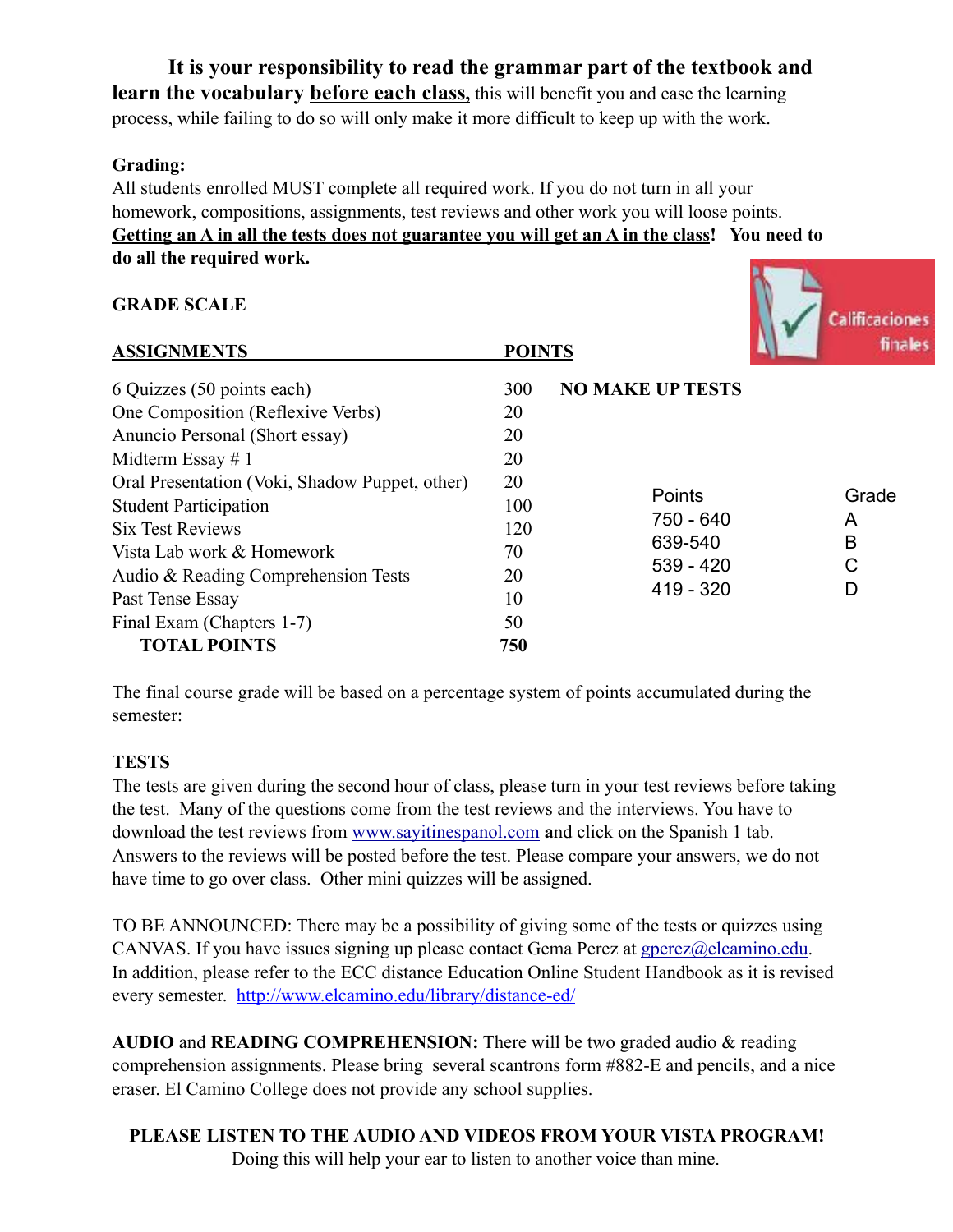WATCH SPANISH TV FOR 15 MINUTES a day if you can. Great to TRAIN your ears to the sounds of Spanish. Little by little you will begin to understand. Trust me I studied 4 languages and did this! IT WORKS!

#### **READING COMPREHENSION SEGMENTS:**

We will read together most of the reading sections in the book. However, read the **ADELANTE**  and other sections in the book to review for the reading comprehension test. English is 49% Latin and Greek, therefore, you will be able to understand a lot of Spanish!

#### **WRITTEN ASSiGNMENTS:**

Students must write three, one page essays in Spanish using simple grammar structures. It is imperative that the student does not seek outside help to do these writings. Bad grammar will not affect your grade. The goal is to help you learn simple structures, not to penalize you for not knowing them. **Please do not use Google Translator, it does not work! And will ruin what you have learned**. I know what you know and if you use any advanced grammar in your essays may make me suspicious :)

For your oral presentations and written work guidance refer to the following rubric: [www.sayitinespaol.com](http://www.sayitinespaol.com) under the El Camino College tab.

#### **Please type and double space all turned in assignments.**

**MIDTERM:** With a partner you have to write a paragraph describing you and him/her and discuss things that you have in common, like, dislike etc. [www.sayitinespanol.com](http://www.sayitinespanol.com) under the El Camino College tab for reference.

**FINAL:** The final exam covers the material from ALL chapters. Emphasis will be given to chapters 4-7. You will also have to write a small paragraph. Your midterm assignment will help you to prepare.

#### **Late Assignment Policy:**

Late work will be accepted 50% of the points. Please turn in your work on time.

#### **OTHER RESOURCES**



 **AUDIO HELP:** These are other resources I have that you may use: I put my own Itube in Spanish. This pdf file has all the grammar for college level Spanish I. You can watch it on your phone! This pdf has an index to find the lessons easier an they can read it on their phones.

**AUDIO:** Please listen to the audio on your Vista learning site. Listen to the videos and audio segments as assigned. My best tip is to listen to Spanish television for 15 minutes everyday. This'll help you train your ears to the sounds of Spanish. Do not worry if you do not understand. You can also watch a soap opera designed for non-natives in Spanish, *Destinos*: **[http://www.learner.org/series/destinos.](http://www.learner.org/series/destinos)**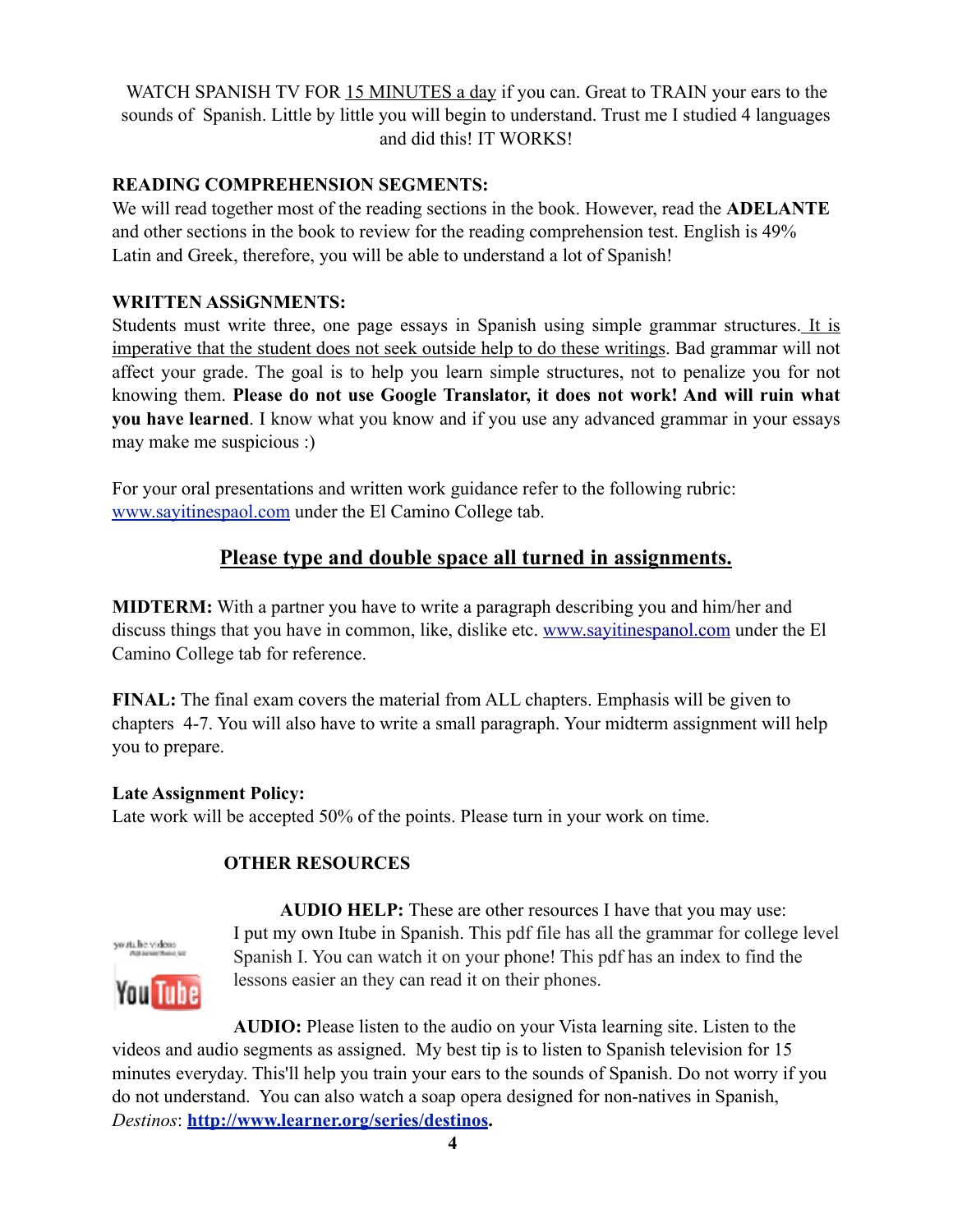#### **EXTRA CREDIT:**

I will give you extra credit for any work on these websites.

- § www.**[studyspanish.com](http://www.studyspanish.com) or any other site you found.**
- **http://www.learner.org/series/destinos** to view the Soap opera series *Destinos.*

Crédito extra! son 10 puntos!

**2. Research on a Famous Hispanic Person:** Students can choose and research a famous Hispanic/Spaniard person and **present to the class** his/her biography, area of expertise, talent, art, music, acting etc. We will discuss the life and history of several famous Hispanics in the USA. Create a presentation and share it in the class.

**3. Going Shopping:** go eat at a Hispanic/ Latin restaurant that is not Mexican to explore other Latin American/ Spanish cuisine: Try eating *pupusas* (Salvadorian food), *lomo saltado or sopa a la minuta* (Peruvian food), or *plátanos fritos, patacones*, *yuca frita, sobrebarriga, ajiaco con pollo.* Try new sweets like *panelitas de cajeta, arequipe, dulce de leche* and/or drink *chicha morada, horchata, agua de tamarindo, agua de Jamaica, chocolate caliente* and tell us about it. Bring us some if you can too!

**4. Watch a Movie in Spanish:** The class might be requested to view movies off class hours to discuss Latin American and Spanish culture. Share with the class your comments about the film, check scenography, landscapes, clothes etc.

**5. Go to Molaa – Museum of Latin American Art** [www.molaa.org](http://www.molaa.org) 628 Alamitos Avenue, Long Beach Ca ZIP90802 562-437-1689

#### **CLASS POLICIES**

**Students with Disabilities:** It is the policy of the El Camino Community College District to encourage full inclusion of people with disabilities in all programs and services. Students with disabilities who believe they may need accommodations in this class should contact the campus Special Resource Center (310) 660-3295, as soon as possible. This will ensure that students are able to fully participate.

**Academic Honesty and Plagiarism:** El Camino College places a high value on the integrity of its student scholars. When an instructor determines that there is evidence of dishonesty in any academic work (including, but not limited to cheating, plagiarism, or theft of exam materials), disciplinary action appropriate to the misconduct as defined in BP 5500 may be taken. A failing grade on an assignment in which academic dishonesty has occurred and suspension from class are among the disciplinary actions for academic dishonesty (AP 5520). Students with any questions about the Academic Honesty or discipline policies are encouraged to speak with their instructor in advance.

**Attendance Policy:** Students are expected to attend their classes regularly. Students who miss the first class meeting or who are not in regular attendance during the add period for the class may be dropped by the instructor. Students whose absences from a class exceed 10% of the scheduled class meeting times may be dropped by the instructor. However, students are responsible for dropping a class within the deadlines published in the class schedule. Students who stop attending but do not drop may receive a failing grade.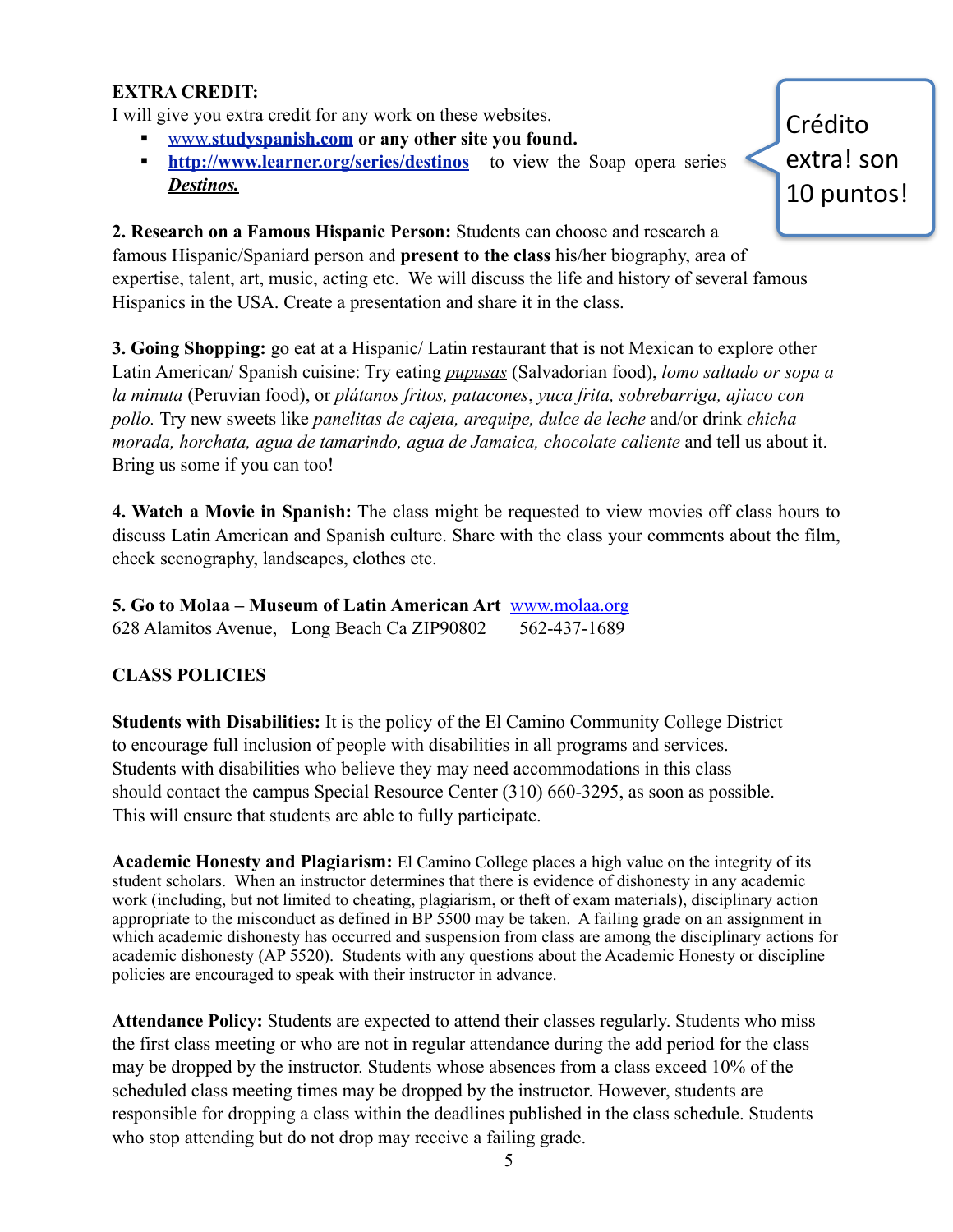**Recording in the Classroom:** The use of any recording device during class without the prior consent of the instructor is prohibited, except as necessary to provide reasonable auxiliary aids and academic adjustments to disabled students who present official documentation from the Special Resource Center to the instructor prior to recording. This is to protect privacy and to create a safe classroom environment where all participants can discuss potentially controversial or sensitive subjects freely. If you want to take a photograph or make an audio or video recording, you must get the prior written permission of the instructor. The instructor also may require the verbal and/or written permission of everyone present. Even if a student gets permission to record, the recordings are only for personal use and may not be distributed, posted, published, or shared in any manner. A student who records without instructor permission or distributes any recordings is subject to disciplinary action in accordance with El Camino College District Administrative Procedure 5500 Standards of Student Conduct.

**Title IX:** You should know that if you reveal gender-based or sexual harassment, sexual assault, stalking or intimate partner violence to any instructor, we are required by law to report the problem to the Office of Staff and Student Diversity. However, psychologists are not required to report to the Office of Staff and Student Diversity. You can call the Student Health Center at 310.660.3643 or visit their website: [http://www.elcamino.edu/](http://www.elcamino.edu/studentservices/health) [studentservices/health.](http://www.elcamino.edu/studentservices/health)

**Standards of Conduct Policy:** The ECC Code of Conduct (Board Policy 5500) can be read at [http://](http://www.elcamino.edu/administration/board/boarddocs/5500%2520Standards%2520of%2520Student%2520Conduct.pdf) [www.elcamino.edu/administration/board/boarddocs/](http://www.elcamino.edu/administration/board/boarddocs/5500%2520Standards%2520of%2520Student%2520Conduct.pdf) [5500%20Standards%20of%20Student%20Conduct.pdf;](http://www.elcamino.edu/administration/board/boarddocs/5500%2520Standards%2520of%2520Student%2520Conduct.pdf)

Any disruptive or disrespectful behavior will not be tolerated. Disciplinary Form A for reporting violations of the standards of conduct, will be documented.

**Children in the Classroom:** Children are not permitted in classrooms while class is in session. Attendance in class is limited to officially enrolled students and authorized visitors or guests. The college requires that children not be left unsupervised or unattended anywhere on campus.

Please NO TEXTING in class!

### **Student Resources:**

• **Foreign Language Lab** (H-114 / (310) 660-3593 x7114)

The Language Lab is for the use of faculty and students currently enrolled in foreign language classes. The lab can be used for Web assignments, language lab manual assignments, online courses, and CD-ROM programs that accompany different textbooks and workbooks. Bring your student ID. Printing is NOT available.

• **Reading Success Center** (East Library Basement E-36) Software and tutors are available for vocabulary development & reading comprehension.



12 Get Stock ("mis- depiled: 2620)

6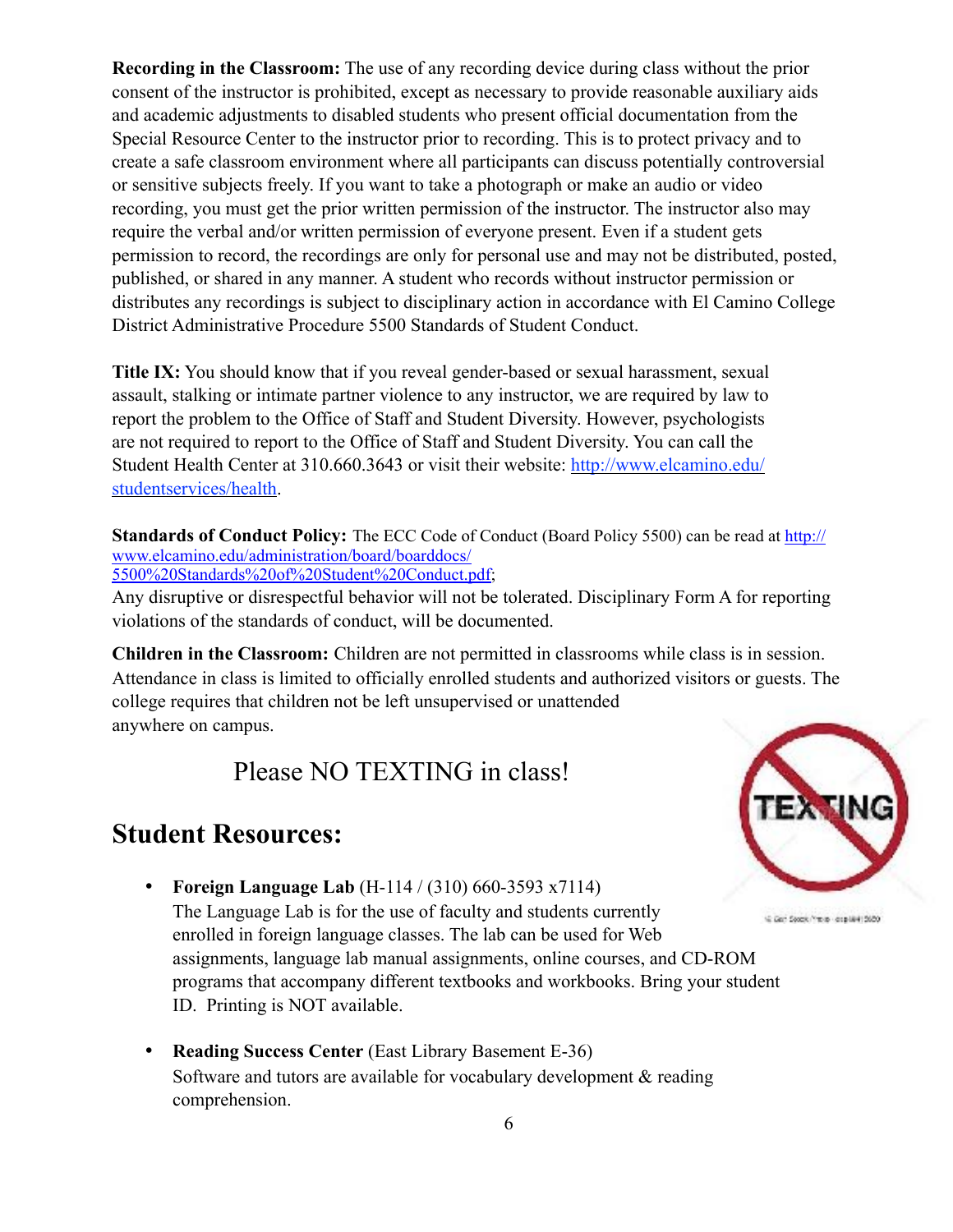- **Library Media Technology Center LMTC (**East Library Basement) Computers are available for free use. Bring your student ID  $\# \&$  flash drive. There's a charge for printing.
- **Writing Center** (H122)

Computers are available for free use. Free tutoring is available for writing assignments, grammar, and vocabulary. Bring your student ID & flash drive to save work. Printing is NOT available.

- Learning Resource Center LRC (West Wing of the Library, 2<sup>nd</sup> floor) The LRC Tutorial Program offers free drop-in tutoring. For the tutoring schedule, go to [www.elcamino.edu/library/lrc/tutoring.](http://www.elcamino.edu/library/lrc/tutoring)The LRC also offers individualized computer adaptive programs to help build your reading comprehension skills.
- **Student Health Center** (Next to the Pool) The Health Center offers free medical and psychological services as well as free workshops on topics like "test anxiety." Low cost medical testing is also available.
- **Special Resource Center SRC** (Southwest Wing of Student Services Building) The SRC provides free disability services, including interpreters, testing accommodations, counseling, and adaptive computer technology.